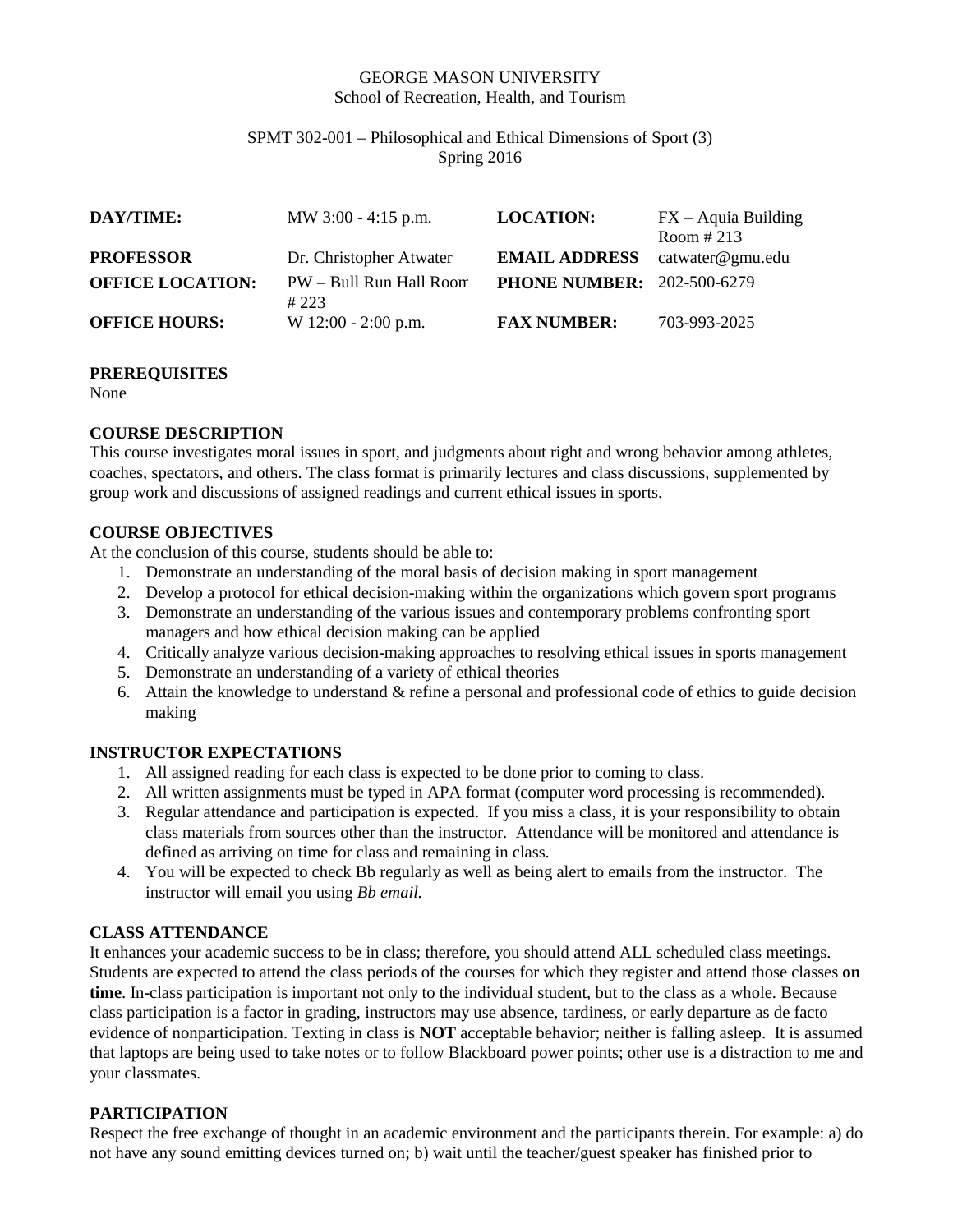gathering your belongings; and c) do not smoke, chew tobacco, eat, sleep, disrupt others by inappropriate talking, or disrespect the class schedule by being tardy. You are encouraged to a) feel free to openly and respectfully contribute your thoughts; b) listen actively to the comments of others; c) be punctual; d) ask any and all appropriate questions that you have; and e) maintain civility in your interpersonal communications. Class discussions will be conducted in a civil, informed fashion wherein disruptive students will be asked to leave the class. Your contributions are not only welcomed, they are essential.

#### **ALTERNATIVE WORK**

*There is NO make-up work*. Only those excused absences supported by documentation will be addressed at the instructor's discretion on an individual basis (e.g. a physician's note for an illness). Alternative work due to intercollegiate athletic competitions or other legitimate university activity must be arranged **PRIOR** to due date. A grade of '0' will be assigned to all missed work unless otherwise determined by the instructor. You are strongly encouraged to hand assignments in on time.

#### **GRADING** *There will be NO extra credit.*

The instructor is solely responsible for assigning grades. As such, the instructor reserves the right to assess student performance in each of the categories identified in the EVALUATION section of this syllabus. Student noncompliance with stated academic, honor, attendance, or participation expectations will result in a '0' for the associated evaluation.

#### **NATURE OF COURSE DELIVERY**

Hybrid

#### **REQUIRED READINGS**

DeSensi, J. T., & Rosenberg, D. (2010). *Ethics and Morality in Sport Management (3rd ed.).* Morgantown, WV: Fitness Information Technology, Inc.

Malloy, D.C. (2003). *Sport Ethics: Concepts and Cases in Sport and Recreation (2nd ed.).* Scottsdale, AZ: Holcomb Hathaway.

#### **EVALUATION**

This course will be graded on a percentage system, with a total of 100% possible.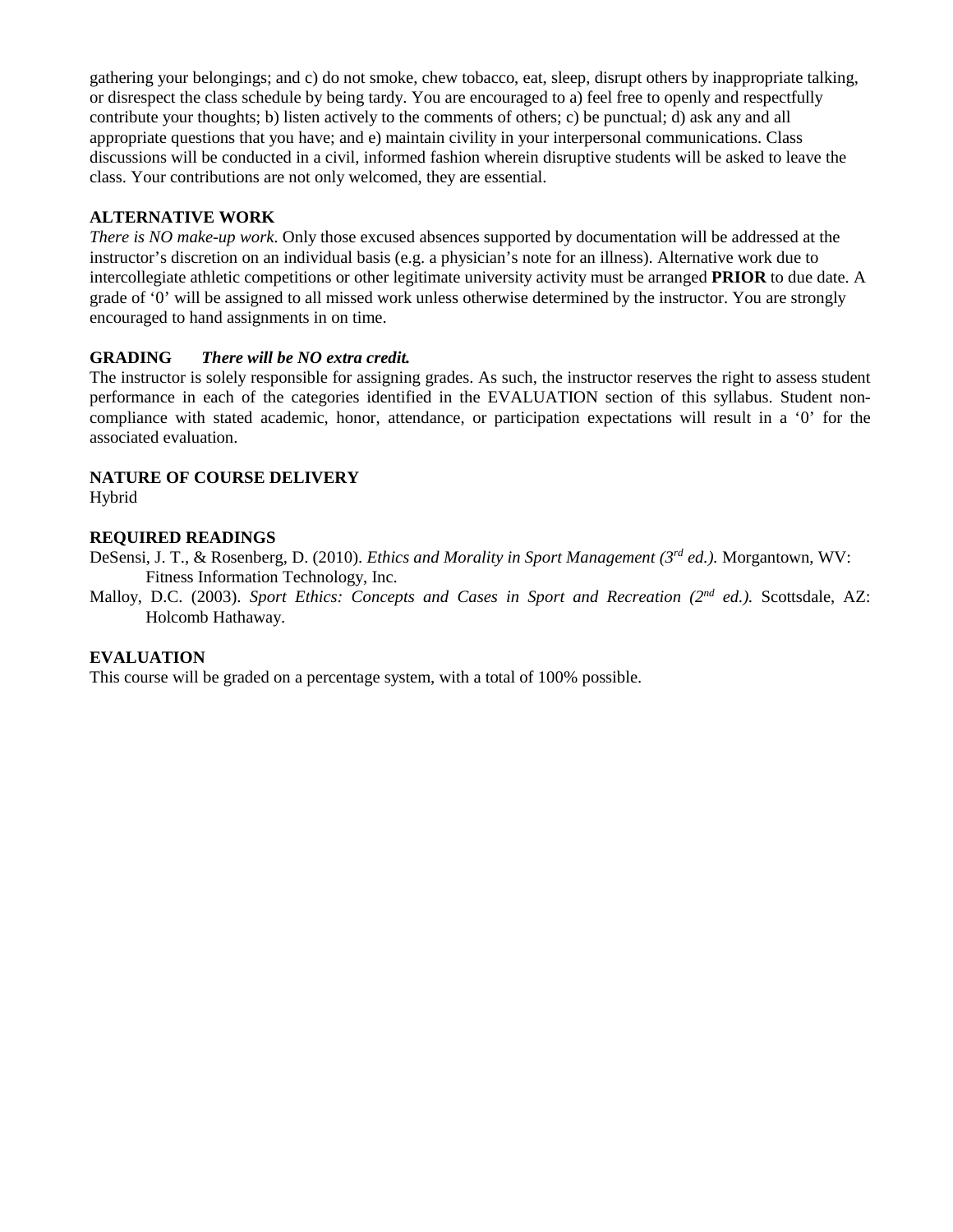| <b>REQUIREMENTS</b>                                                                       |                             |     |                   |           | % of Grade  |  |
|-------------------------------------------------------------------------------------------|-----------------------------|-----|-------------------|-----------|-------------|--|
| <b>Attendance and Participation:</b>                                                      |                             |     |                   |           |             |  |
| Students are expected to attend class regularly and participate in active discussions     |                             | 10% |                   |           |             |  |
| and lectures.                                                                             |                             |     |                   |           |             |  |
| <b>Online Learning Modules and Quizzes:</b>                                               |                             |     |                   |           |             |  |
| Students are required to work through online learning modules and complete multiple       |                             | 20% |                   |           |             |  |
| choice, matching and true/false quizzes demonstrating comprehension of the materials      |                             |     |                   |           |             |  |
| contained in the modules - (10 total worth 2% each).                                      |                             |     |                   |           |             |  |
| <b>Examination #1:</b>                                                                    |                             |     |                   |           |             |  |
| Matching philosophical and ethical terms with definitions. Short essay ethical case       |                             |     |                   |           | 20%         |  |
| analysis using model #1 of the ethical decision-making process. All materials covered     |                             |     |                   |           |             |  |
| in chapters 2, 3 and 4 of Malloy will be included.                                        |                             |     |                   |           |             |  |
| Examination $#2$ :                                                                        |                             |     |                   |           |             |  |
| Fill in the blank and definitions. Short essay utilizing moderators associated with       |                             |     |                   |           | 20%         |  |
| ethical decision-making and model #2 of the ethical decision-making process. All          |                             |     |                   |           |             |  |
| materials covered in chapters 5, 6 and 7 of Malloy will be included.                      |                             |     |                   |           |             |  |
| Examination $#3$ :                                                                        |                             |     |                   |           |             |  |
| Multiple choice, true/false, fill in the blank and short essay - All materials covered in |                             |     |                   |           | 15%         |  |
| chapters 10, 11 and 12 of DeSensi will be included.                                       |                             |     |                   |           |             |  |
| <b>Examination #4:</b>                                                                    |                             |     |                   |           |             |  |
| Multiple choice, true/false, fill in the blank and short essay - All materials covered in |                             |     |                   |           | 15%         |  |
| chapters 13, 14 and 15 of DeSensi will be included.                                       |                             |     |                   |           |             |  |
| <b>TOTAL</b>                                                                              |                             |     |                   |           | 100%        |  |
|                                                                                           |                             |     |                   |           |             |  |
| <b>GRADING SCALE</b>                                                                      |                             |     |                   |           |             |  |
| $= 94 - 100$<br>A                                                                         | $= 88 - 89$<br>$B+$         |     | $C_{+}$ = 78 - 79 | D         | $= 60 - 69$ |  |
| $A - 90 - 93$                                                                             | $= 84 - 87$<br>$\mathbf{B}$ |     | $C = 74 - 77$     | ${\bf F}$ | $= 0 - 59$  |  |
|                                                                                           | $= 80 - 83$<br>$B -$        |     | $C = 70 - 73$     |           |             |  |

# **TENTATIVE COURSE SCHEDULE**

| <b>DATE</b>                                                     |                                                     |              | <b>TOPIC</b>                                                                                              | <b>READINGS/ASSIGNMENT</b><br><b>DUE</b> |  |
|-----------------------------------------------------------------|-----------------------------------------------------|--------------|-----------------------------------------------------------------------------------------------------------|------------------------------------------|--|
|                                                                 | <b>Part I - Sport Management and Ethical Theory</b> |              |                                                                                                           |                                          |  |
| W                                                               |                                                     | 20           | Introduction to class and Sport Ethics;<br>expectations for semester, how you are evaluated               | Syllabus                                 |  |
| M                                                               | January                                             | 25           | Recreation and Sport in the New Millennium                                                                | Chapter 2 (Malloy)                       |  |
| W                                                               |                                                     | 27           | Philosophical Foundations of Ethics                                                                       |                                          |  |
| M                                                               |                                                     | $\mathbf{1}$ | <b>Online Learning Module and Quiz #1</b>                                                                 | Chapter 3 (Malloy)                       |  |
| W                                                               | February                                            | 3            | Sources of Ethical Decision Making and the<br>Process of Ethical Decision Making (Model #1)               | Chapter 4 (Malloy)                       |  |
| M                                                               |                                                     | 8            | Online Learning Module and Quiz #2                                                                        |                                          |  |
| W                                                               |                                                     | 10           | <b>Examination</b> – Part I – Sport Management and<br>Ethical Theory – (Malloy, Chapters 2-4) -<br>Online | N/A                                      |  |
| <b>Part II – Ethical Decision Making Principles and Process</b> |                                                     |              |                                                                                                           |                                          |  |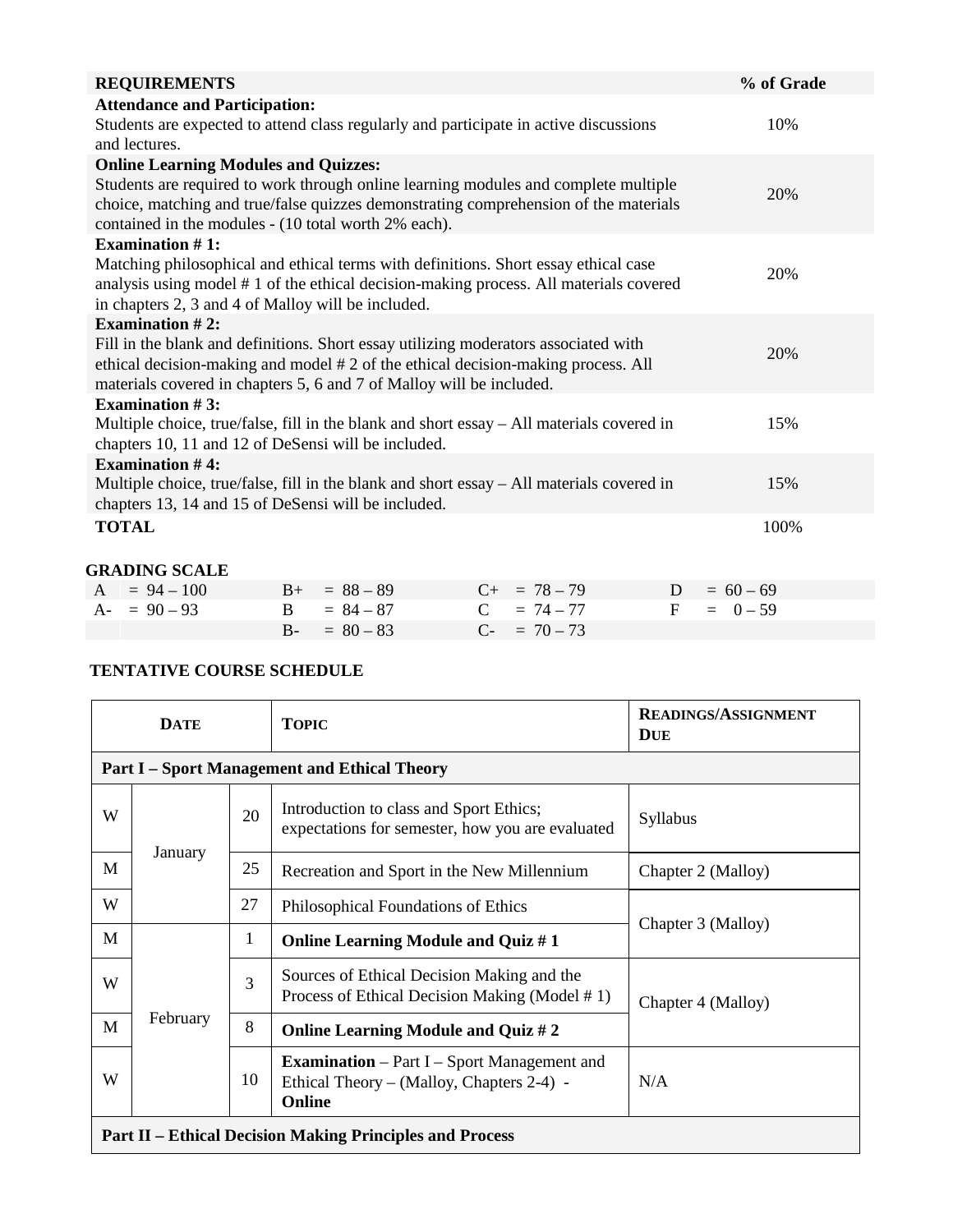|   | <b>DATE</b>                |                              | <b>TOPIC</b>                                                                                                          | <b>READINGS/ASSIGNMENT</b><br><b>DUE</b> |
|---|----------------------------|------------------------------|-----------------------------------------------------------------------------------------------------------------------|------------------------------------------|
| M | 15                         |                              |                                                                                                                       |                                          |
| W | 17<br>22<br>February<br>29 |                              | Moderators Influencing Ethical Decision Making                                                                        | Chapter 5 (Malloy)                       |
| M |                            |                              | Online Learning Module and Quiz #3                                                                                    |                                          |
| W |                            | 24                           | The Process of Ethical Decision Making<br>(Model # 2)                                                                 | Chapter 6 (Malloy)                       |
| М |                            |                              | Online Learning Module and Quiz #4                                                                                    |                                          |
| W |                            | $\overline{2}$               | Ethical Principles for Sport and Recreation                                                                           | Chapter 7 (Malloy)                       |
| М | March                      | 7                            |                                                                                                                       | N/A                                      |
| W |                            | No Class – Spring Break<br>9 |                                                                                                                       |                                          |
| М |                            | 14                           | <b>Review of Materials</b>                                                                                            | N/A (Mandatory Attendance)               |
| W |                            | 16                           | <b>Examination</b> – Part $II$ – Ethical Decision<br>Making Principles and Process (Malloy,<br>Chapters 5-7) - Online | N/A                                      |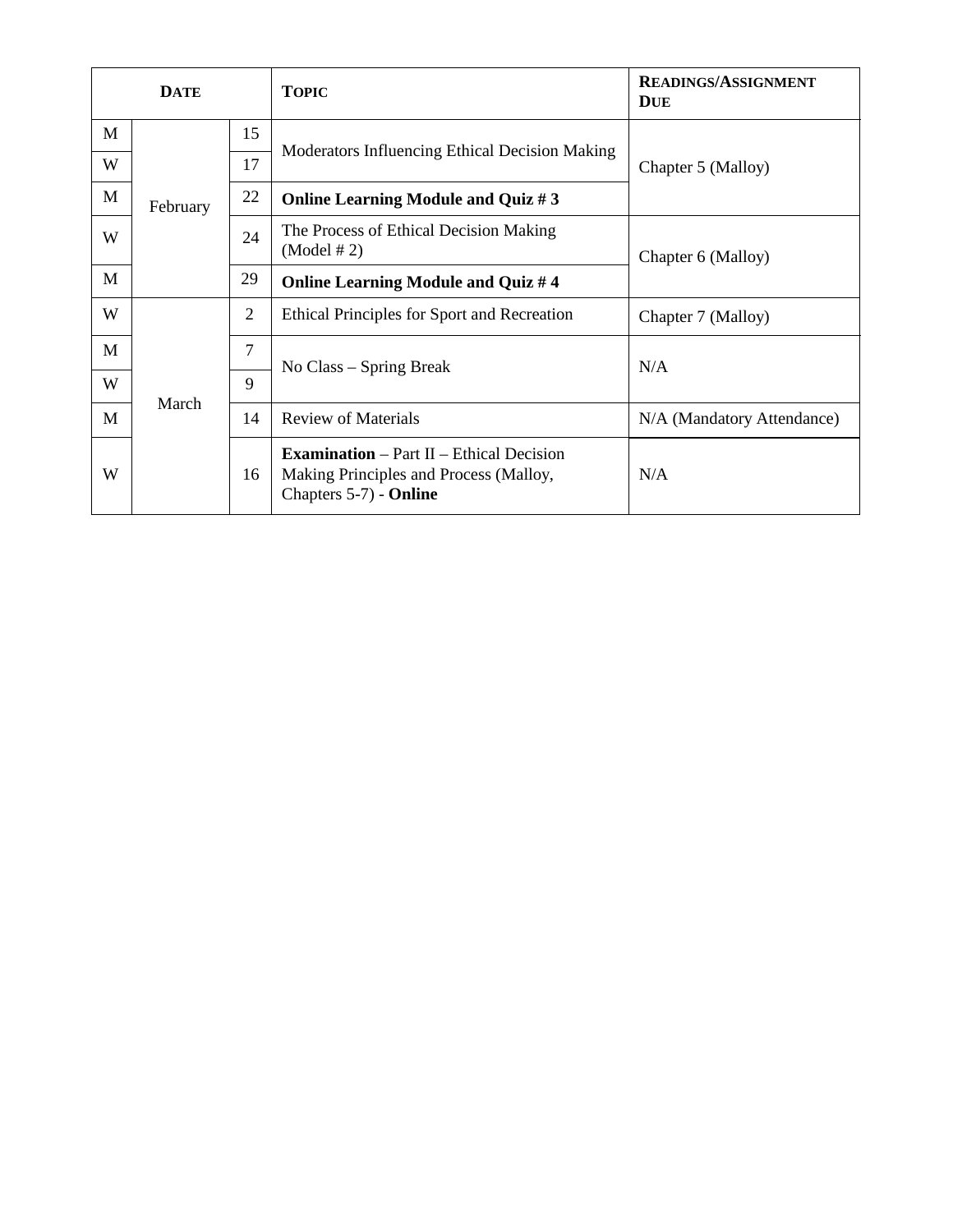| <b>Part III – Sport Ethics Applied</b> |                                  |                |                                                                                               |                                           |  |
|----------------------------------------|----------------------------------|----------------|-----------------------------------------------------------------------------------------------|-------------------------------------------|--|
| M                                      | 21                               |                | <b>Online Learning Module and Quiz #5</b>                                                     |                                           |  |
| W                                      | March                            | 23             | <b>Ethics and Sport Marketing</b>                                                             | Chapter 10 (DeSensi)                      |  |
| M                                      |                                  |                | 28                                                                                            | <b>Online Learning Module and Quiz #6</b> |  |
| W                                      |                                  | 30             | Ethics and Human Resource Management                                                          | Chapter 11 (DeSensi)                      |  |
| М                                      |                                  | $\overline{4}$ | <b>Online Learning Module and Quiz #7</b>                                                     |                                           |  |
| W                                      | 6<br>April                       |                | Governance and Legal Aspects of Sport                                                         | Chapter 12 (DeSensi)                      |  |
| M                                      |                                  | 11             | <b>Examination</b> – Part III – Sport Ethics Applied<br>$-(DeSensi, Chapters 10-12)$ - Online | N/A                                       |  |
|                                        | <b>Part IV - What Lies Ahead</b> |                |                                                                                               |                                           |  |
| W                                      |                                  | 13             | Sport Ethics and Concern for the Environment                                                  |                                           |  |
| M                                      |                                  | 18             | <b>Online Learning Module and Quiz #8</b>                                                     | Chapter 13 (DeSensi)                      |  |
| W                                      | April                            | 20             | The Challenges of Globalization                                                               | Chapter 14 (DeSensi)                      |  |
| M                                      |                                  | 25             | <b>Online Learning Module and Quiz #9</b>                                                     |                                           |  |
| W                                      |                                  | 27             | The Future of Ethics and Morality in Sport and<br><b>Sport Management</b>                     | Chapter 15 (DeSensi)                      |  |
| M                                      |                                  | $\overline{2}$ | <b>Online Learning Module and Quiz #10</b>                                                    |                                           |  |
| W                                      | May                              | $\overline{4}$ | <b>Examination</b> – Part IV – What Lies Ahead –<br>(DeSensi, Chapters 13-15) - Online        | N/A                                       |  |

*Note: Faculty reserves the right to alter the schedule as necessary.*

# **STUDENT EXPECTATIONS**

- Students must adhere to the guidelines of the George Mason University Honor Code [See [http://oai.gmu.edu/the-mason-honor-code-2/\]](http://oai.gmu.edu/the-mason-honor-code-2/).
- Students with disabilities who seek accommodations in a course must be registered with the George Mason University Office of Disability Services (ODS) and inform their instructor, in writing, at the beginning of the semester [See [http://ods.gmu.edu/\]](http://ods.gmu.edu/).
- Students must follow the university policy for Responsible Use of Computing [Se[ehttp://universitypolicy.gmu.edu/policies/responsible-use-of-computing/\]](http://universitypolicy.gmu.edu/policies/responsible-use-of-computing/).
- Students are responsible for the content of university communications sent to their George Mason University email account and are required to activate their account and check it regularly. All communication from the university, college, school, and program will be sent to students solely through their Mason email account.
- Students must follow the university policy stating that all sound emitting devices shall be turned off during class unless otherwise authorized by the instructor.